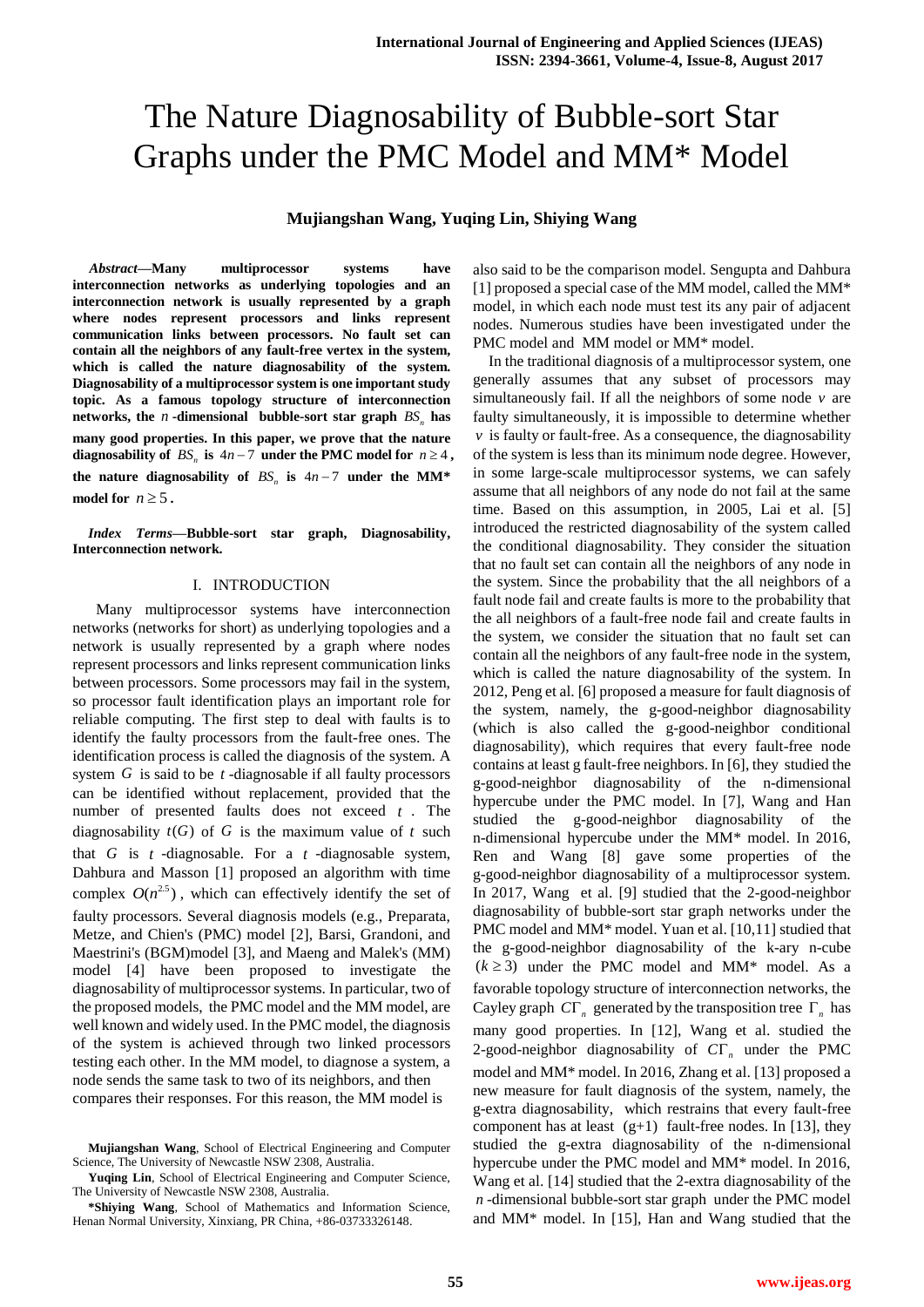*g* -extra diagnosability of folded hypercubes. In 2017, Wang and Yang [16] studied the 2-good-neighbor (2-extra) diagnosability of alternating group graph networks under the PMC model and MM<sup>\*</sup> model. In [17], Wang et al. studied the nature diagnosability of  $C\Gamma_n$  under the PMC model and MM\* model and proved that the nature diagnosability of the system is less than or equal to the conditional diagnosability of the system. Therefore, the nature diagnosability of the system is nature and one important study topic. In 2016, Bai and Wang [18] studied the nature diagnosability of M  $\ddot{o}$  bius cubes; Hao and Wang [19] studied the nature diagnosibility of augmented k-ary n-cubes; Jirimutu and Wang [20] studied the nature diagnosability of alternating group graph networks; Ma and Wang [21] studied the nature diagnosability of crossed cubes; Zhao and Wang [22] studied the nature diagnosability of augmented 3-ary n-cubes. The star graph and the bubble-sort graph have been proved to be an important viable candidate for interconnecting a multiprocessor system. The feature of the star graph include low degree of node, small diameter, symmetry, and high degree of fault-tolerance. The diagnosabilities of the star graph under the PMC model and MM model were studied in [23,24]. Lin et al. [25] showed that the conditional diagnosability of the star graph under the comparison diagnosis model is  $3n-7$ . In this paper, the nature diagnosability of the n-dimensional bubble-sort star graph *BS<sup>n</sup>* under the PMC model and MM\* model has been studied. It is proved that the nature diagnosability of *BS<sup>n</sup>* is  $4n-7$  under the PMC model for  $n \ge 4$ , the nature diagnosability of  $BS_n$  is  $4n-7$  under the MM\* model for  $n \geq 5$ .

## II. PRELIMINARIES

In this section, some definitions and notations needed for our discussion, the bubble-sort star graph, the PMC model and MM\* model are introduced.

#### *A. Definitions and Notations*

A multiprocessor system is modeled as an undirected simple graph  $G = (V, E)$ , whose vertices (nodes) represent processors and edges (links) represent communication links. Given a nonempty vertex subset  $V'$  of  $V$ , the subgraph induced by  $V'$  in  $G$ , denoted by  $G[V']$ , is a graph, whose vertex set is  $V'$  and the edge set is the set of all the edges of *G* with both endpoints in  $V'$ . The degree  $d_G(v)$  of a vertex  $\nu$  is the number of edges incident with  $\nu$ . We denote by  $\delta(G)$  the minimum degrees of vertices of G. For any vertex *v*, we define the neighborhood  $N_G(v)$  of *v* in *G* to be the set of vertices adjacent to  $v \cdot u$  is called a neighbor or a neighbor vertex of v for  $u \in N_G(v)$ . Let  $S \subseteq V$ . We use  $N_G(S)$  to denote the set  $\cup_{v \in S} N_G(v) \setminus S$ . For neighborhoods and degrees, we will usually omit the subscript for the graph when no confusion arises. A graph  $G$  is said to be  $k$ -regular if for any vertex  $v$ ,  $d_G(v) = k$ . Let G be a connected graph. The connectivity  $\kappa(G)$  of a graph G is the minimum number of vertices whose removal results in a disconnected graph or only one vertex left when G is complete. A fault set  $F \subseteq V$ 

is called a nature faulty set if  $|N(v) \cap (V \setminus F)| \ge 1$  for every vertex v in  $V \setminus F$ . A nature cut of G is a nature faulty set F such that  $G - F$  is disconnected. The minimum cardinality of nature cuts is said to be the nature connectivity of *G* , denoted by  $\kappa^*(G)$ . For graph-theoretical terminology and notation not defined here we follow [26].

#### *B. The PMC model and MM\* model*

For the PMC model and MM\* model, we follow [10].

In a system  $G = (V, E)$ , a faulty set  $F \subseteq V$  is called a conditional faulty set if it does not contain all of neighbors of any vertex in  $G$ . A system  $G$  is conditional  $t$ -diagnosable if every two distinct conditional faulty subsets  $F_1, F_2 \in V$  with  $|F_1| \leq t$ ,  $|F_2| \leq t$  are distinguishable. The conditional diagnosability  $t_c(G)$  of G is the maximum number of t such that  $G$  is conditional  $t$  -diagnosable. By [27],  $t_c(G) \ge t(G)$ .

**Theorem 1.** ([17]) For a system  $G = (V, E)$ ,  $t(G) = t_0(G) \le$  $t_1(G) \leq t_c(G)$ .

In [17], Wang et al. proved that the nature diagnosability of the Bubble-sort graph  $B_n$  under the PMC model is  $2n-3$  for  $n \geq 4$ . In [28], Zhou et al. proved the conditional diagnosability of  $B_n$  is  $4n-11$  for  $n \ge 4$  under the PMC model. Therefore,  $t_1(B_n) < t_c(B_n)$  when  $n \ge 5$  and  $t_1(B_n) =$  $t_c$  ( $B_n$ ) when  $n = 4$ .

#### *C. The bubble-sort star graph*

The bubble-sort star graph has been known as a famous topology structure of interconnection networks. In this section, its definition and some properties are introduced.

Let  $[n] = \{1, 2, \dots, n\}$ , and let  $S_n$  be the symmetric group on [*n*]. containing all permutations  $p = p_1 p_2 \cdots p_n$  of [*n*]. It is well known that  $\{(1i): 2 \le i \le n\}$  is a generating set for  $S_n$ . well known that  $\{(1) : 2 \le i \le n\}$  is a generating set for  $S_n$ .<br>So  $\{(1,i): 2 \le i \le n\} \cup \{(i,i+1): 2 \le i \le n-1\}$  is also a generating set for  $S_n$ . The n-dimensional bubble-sort star graph  $BS_n$  [29,30] is the graph with vertex set  $V(BS_n) = S_n$ in which two vertices *u* , *v* are adjacent if and only if  $u = v(1, i)$ ,  $2 \le i \le n$ , or  $u = v(i, i + 1)$ ,  $2 \le i \le n - 1$ . It is easy to see from the definition that  $BS_n$  is a  $(2n-3)$  -regular graph on *n*! vertices.

Note that  $BS_n$  is a special Cayley graph.  $BS_n$  has the following useful properties.

**Proposition 1.** For any integer  $n \ge 1$ ,  $BS_n$  is  $(2n-3)$ . regular, vertex transitive.

**Proposition 2.** For any integer  $n \ge 2$ ,  $BS_n$  is bipartite.

**Proposition 3.** For any integer  $n \ge 3$ , the girth of  $BS_n$  is 4.

**Theorem 2.** ([31]) Let  $H$  be a simple connected graph with  $n = |V(H)| \ge 3$ . If  $H^1$  and  $H^2$  are two different labelled graphs obtained by labelling  $H$  with  $\{1, 2, \dots, n\}$ , then  $Cay(H^1, S_n)$  is isomorphic to  $Cay(H^2, S_n)$ .

We can partition  $BS_n$  into *n* subgraphs  $BS_1, BS_2, \ldots, BS_n$ , where every vertex  $u = x_1 x_2 ... x_n \in V(BS_n)$  has a fixed integer *i* in the last position  $x_n$  for  $i \in [n]$ . It is obvious that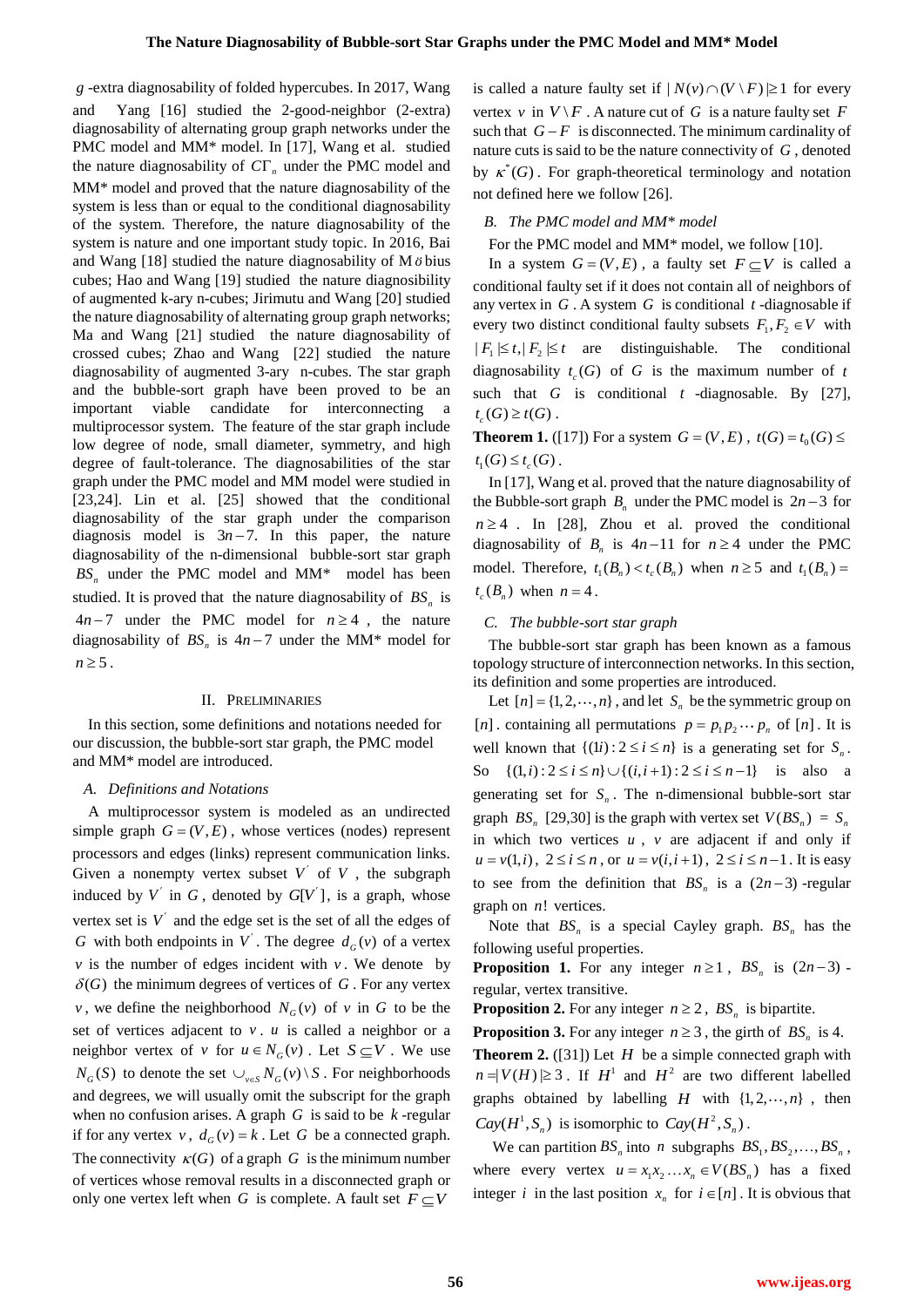*BS*<sup>*i*</sup></sup> is isomorphic to  $BS_{n-1}$  for  $i \in [n]$ . Let  $v \in V(BS_n^i)$ . Then  $v(1n)$  and  $v(n-1,n)$  are called outside neighbors of v. **Proposition 3.** ([29]) Let  $BS_n^i$  be defined as above. Then there are  $2(n-2)!$  independent cross-edges between two different  $H_i$ 's.

**Proposition 4.** ([29]) Let  $BS_n$  be the bubble-sort star graph. If two vertices  $u, v$  are adjacent, there is no common neighbor vertex of these two vertices, i.e.,  $|N(u) \cap N(v)| = 0$ . If two vertices  $u, v$  are not adjacent, there are at most three common neighbor vertices of these two vertices, i.e.,  $| N(u) \cap N(v) | \leq 3$ .

**Lemma 1.** ([9]) The nature connectivity  $\kappa^*(BS_4)$  of the bubble-sort star graph  $BS_4$  is 8.

A connected graph *G* is super nature connected if every minimum nature cut  $F$  of  $V(G)$  isolates one edge. If, in addition,  $G - F$  has two components, one of which is an edge, then  $G$  is tightly  $|F|$  super nature connected.

**Theorem 3.** ([14]) For  $n \ge 5$ , the bubble-sort star graph  $BS_n$ is tightly  $(4n-8)$  super nature connected.

**Lemma 2.** Let  $A = \{(1), (12)\}$ . If  $n \ge 4$ ,  $F_1 = N_{BS_n}(A)$ ,  $F_2 = A \cup N_{BS_n}(A)$ , then  $|F_1| = 4n-8$ ,  $|F_2| = 4n-6$ ,  $\delta (BS_n - F_1) \ge 1$ , and  $\delta (BS_n - F_2) \ge 1$ .

**Proof.** By  $A = \{(1), (12)\}\$ , we have  $BS_n[A] \cong BS_2 = K_2$ . Since  $BS_n$  has not 3-cycles,  $|N_{BS_n}(A)| = 4n-8$ . Thus from calculating, we have  $|F_1| = 4n-8$ ,  $|F_2| = |A| + |F_1| = 4n-6$ .

Claim 1. For any  $x \in S_n \setminus F_2$ ,  $|N_{BS_n}(x) \cap F_2| \le 2n - 4$ .

Since  $BS_n$  is a bipartite graph, there is no 5-cycle  $(1), (ki), x, (12)(lj), (12), (1)$  of *BS<sub>n</sub>*, where  $(ki), (lj) \in$  $S \setminus (12)$ . Let  $u \in N_{BS_n}((1)) \setminus (12)$ . If *u* is adjacent to *x*, then *x* is not adjacent to each of  $N_{BS_n}((12)) \setminus (1)$ . Since  $|N_{BS_n}((1)) \setminus (12)| = 2n - 4$ , we have that *x* is adjacent to at most  $(2n-4)$  vertices in  $F_1$ .

By Claim 1,  $|N_{BS_n}(x) \cap F_2| \le 2n - 4$  for any  $x \in S_n \setminus F_2$ . Therefore,  $\delta (BS_n - F_2) \ge 2n - 3 - (2n - 4) = 1$ .  $BS_n - F_1$  has two components  $BS_n - F_2$  and  $BS_2$ . Note that  $\delta (BS_2) = 1$ . Therefore,  $\delta (BS_n - F_1) \geq 1$ .

## III. THE NATURE DIAGNOSABILITY OF THE BUBBLE-SORT STAR GRAPH UNDER THE PMC MODEL

In this section, we shall show the nature diagnosability of the bubble-sort star graph under the PMC model. Let  $F_1$  and  $F_2$  be two distinct subsets of *V* for a system  $G = (V, E)$ . Define the symmetric difference  $F_1 \Delta F_2 = (F_1 \setminus F_2) \cup (F_2 \setminus F_1)$ . Yuan et al. [10] presented a sufficient and necessary condition for a system to be nature *t* -diagnosable under the PMC model.

**Theorem 4.** ([10]) A system  $G = (V, E)$  is nature t -diagnos -able under the PMC model if and only if there is an edge *uv*  $\in E$  with  $u \in V \setminus (F_1 \cup F_2)$  and  $v \in F_1 \Delta F_2$  for each distinct

pair of nature faulty subsets  $F_1$  and  $F_2$  of V with  $|F_1| \le t$ and  $|F_2| \leq t$ .

**Lemma 3.** A graph of minimum degree 1 has at least two vertices.

The proof of Lemma 3 is trivial.

**Lemma 4.** Let  $n \geq 4$ . Then the nature diagnosability of the bubble-sort star graph *BS<sup>n</sup>* under the PMC model is less than or equal to  $4n - 7$ , i.e.,  $t_1(BS_n) \le 4n - 7$ .

**Proof.** Let A be defined in Lemma 2, and let  $F_1 = N_{BS_n}(A)$ ,  $F_2 = A \cup N_{BS_n}(A)$ . By Lemma 2,  $|F_1| = 4n-8$ ,  $|F_2| = 4n-6$ ,  $\delta(BS_n - F_1) \ge 1$  and  $\delta(BS_n - F_2) \ge 1$ . Therefore,  $F_1$  and  $F_2$ are both nature faulty sets of  $BS_n$  with  $|F_1| = 4n - 8$  and  $| F_2 | = 4n - 6$ . Since  $A = F_1 \Delta F_2$  and  $N_{BS_n}(A) = F_1 \subset F_2$ , there is no edge of  $BS_n$  between  $V(BS_n) \setminus (F_1 \cup F_2)$  and  $F_1 \Delta F_2$ . By Theorem 4, we can deduce that  $BS_n$  is not nature  $(4n - 6)$  -diagnosable under the PMC model. Hence, by the definition of nature diagnosability, we conclude that the nature diagnosability of  $BS_n$  is less than  $4n-6$ , i.e.,  $t_1(BS_n) \leq 4n-7$ .

**Lemma 5.** Let  $n \geq 4$ . Then the nature diagnosability of the bubble-sort star graph  $BS<sub>n</sub>$  under the PMC model is more than or equal to  $4n-7$ , i.e.,  $t_1(BS_n) \ge 4n-7$ .

**Proof.** By the definition of nature diagnosability, it is sufficient to show that  $BS_n$  is nature  $(4n - 7)$ -diagnosable. By Theorem 4, to prove  $BS_n$  is nature  $(4n-7)$ -diagnosable, it is equivalent to prove that there is an edge  $uv \in E(BS_n)$ with  $u \in V(BS_n) \setminus (F_1 \cup F_2)$  and  $v \in F_1 \Delta F_2$  for each distinct pair of nature faulty subsets  $F_1$  and  $F_2$  of  $V(BS_n)$  with  $|F_1| \leq 4n - 7$  and  $|F_2| \leq 4n - 7$ .

We prove this statement by contradiction. Suppose that there are two distinct nature faulty subsets  $F_1$  and  $F_2$  of  $V(BS_n)$  with  $|F_1| \leq 4n-7$  and  $|F_2| \leq 4n-7$ , but the vertex set pair  $(F_1, F_2)$  is not satisfied with the condition in Theorem 4, i.e., there are no edges between  $V(BS_n) \setminus (F_1 \cup F_2)$  and  $F_1 \Delta F_2$ . Without loss of generality, assume that  $F_2 \setminus F_1 \neq \emptyset$ . Suppose  $V(BS_n) = F_1 \cup F_2$ . By the definition of  $BS_n$ ,  $|F_1 \cup F_2| = |S_n| = n!$ . It is obvious that  $n! > 8n - 14$  for  $n \ge 4$ . Since  $n \ge 4$ , we have that  $n! = |V(BS_n)| = |F_1 \cup F_2| = |F_1| +$  $2 + |F_2| - |F_1 \cap F_2| \le |F_1| + |F_2| \le 2(4n - 7) = 8n - 14$ , a contradiction. Therefore,  $V(BS_n) \neq F_1 \cup F_2$ .

Since there are no edges between  $V(BS_n) \setminus (F_1 \cup F_2)$  and  $F_1 \Delta F_2$ , and  $F_1$  is a nature faulty set,  $BS_n - F_1$  has two parts  $BS_n - F_1 - F_2$  and  $BS_n[F_2 \setminus F_1]$  (for convenience). Thus,  $\delta(BS_n - F_1 - F_2) \ge 1$  and  $\delta(BS_n[F_2 \setminus F_1]) \ge 1$  . Similarly,  $\delta(BS_n[F_1 \setminus F_2]) \ge 1$  when  $F_1 \setminus F_2 \neq \emptyset$ . Therefore,  $F_1 \cap F_2$  is also a nature faulty set. When  $F_1 \setminus F_2 = \emptyset$ ,  $F_1 \cap F_2 = F_1$  is also a nature faulty set.Since there are no edges between  $V(BS_n - F_1 - F_2)$  and  $F_1 \Delta F_2$ ,  $F_1 \cap F_2$  is a nature cut. Since  $n \geq 4$ , by Theorem 3,  $|F_1 \cap F_2| \geq 4n-8$ . By Lemma 3,  $E_1 E_2 + E_3$  by Theorem 3,  $F_1 + F_2 \geq m$  o. By Exhibit 3,<br> $|F_2 \setminus F_1| \geq 2$ . Therefore,  $|F_2| = |F_2 \setminus F_1| + |F_1 \cap F_2| \geq 2 + 4n$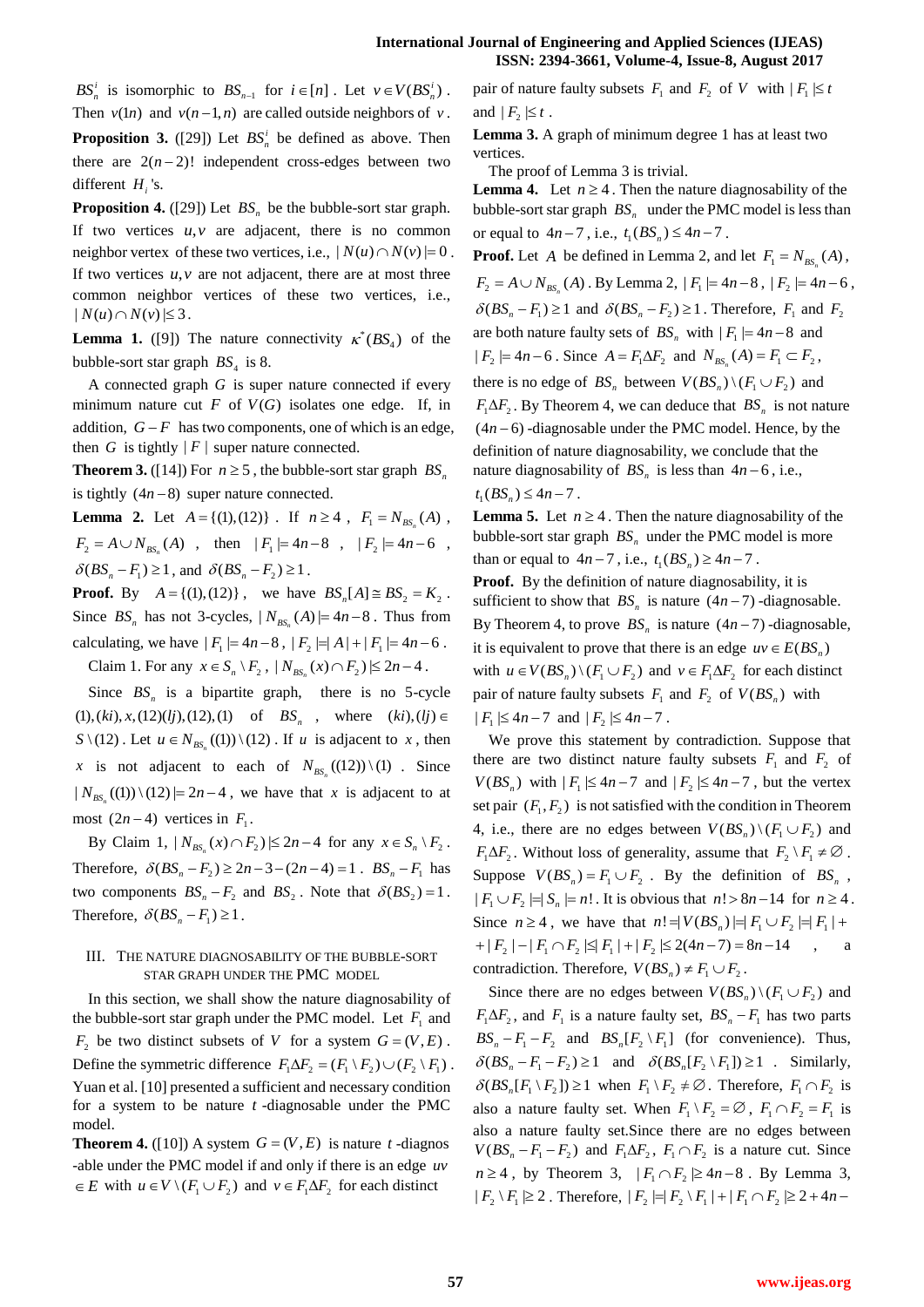$8 = 4n - 6$ , which contradicts with that  $|F_2| \le 4n - 7$ . So  $BS_n$  is nature  $(4n-7)$  -diagnosable. By the definition of  $t_1(BS_n)$ ,  $t_1(BS_n) \ge 4n-7$ .

Combining Lemmas 4 and 5, we have the following theorem.

**Theorem 5.** Let  $n \geq 4$ . Then the nature diagnosability of the bubble-sort star graph  $BS_n$  under the PMC model is  $4n - 7$ .

# IV. THE NATURE DIAGNOSABILITY OF THE BUBBLE-SORT STAR GRAPH  $BS_n$  under the MM\* model

Before discussing the nature diagnosability of the bubble-sort star graph  $BS_n$  under the MM\* model, we first give an existing result.

**Theorem 6.** ([1,10]) A system  $G = (V, E)$  is nature t -diagnosable under the MM\* model if and only if each distinct pair of nature faulty subsets  $F_1$  and  $F_2$  of V with  $|F_1| \le t$  and  $|F_2| \leq t$  satisfies one of the following conditions.

(1) There are two vertices  $u, w \in V \setminus (F_1 \cup F_2)$  and there is a vertex  $F_1 \Delta F_2$  such that  $uw \in E$  and  $vw \in E$ .

(2) There are two vertices  $u, v \in F_1 \backslash F_2$  and there is a vertex  $w \in V \setminus (F_1 \cup F_2)$  such that  $uw \in E$  and  $vw \in E$ .

(3) There are two vertices  $u, v \in F_2 \setminus F_1$  and there is a vertex  $w \in V \setminus (F_1 \cup F_2)$  such that  $uw \in E$  and  $vw \in E$ .

**Lemma 6.** Let  $n \geq 4$ . Then the nature diagnosability of the bubble-sort star graph  $BS_n$  under the MM\* model is less than or equal to  $4n-7$ , i.e.,  $t_1(BS_n) \le 4n-7$ .

**Proof.** Let  $A$ ,  $F_1$  and  $F_2$  be defined in Lemma 2. By Lemma 2,  $|F_1| = 4n-8$ ,  $|F_2| = 4n-6$ ,  $\delta(BS_n - F_1) \ge 1$  and  $\delta (BS_n - F_2) \ge 1$ . So both  $F_1$  and  $F_2$  are nature faulty sets. By the definitions of  $F_1$  and  $F_2$ ,  $F_1 \Delta F_2 = A$ . Note  $F_1 \setminus F_2 = A$  $\emptyset$ ,  $F_2 \setminus F_1 = A$  and  $(V(BS_n) \setminus (F_1 \cup F_2)) \cap A = \emptyset$ . Therefore, both  $F_1$  and  $F_2$  are not satisfied with any one condition in Theorem 6, and  $BS_n$  is not nature  $(3n-6)$ -diagnosable. Hence,  $t_1(BS_n) \le 4n-7$ . The proof is complete.

**Lemma 7.** Let  $n \ge 5$ . Then the nature diagnosability of the bubble-sort star graph  $BS_n$  under the MM\* model is more than or equal to  $4n-7$ , i.e.,  $t_1(BS_n) \ge 4n-7$ .

**Proof.** By the definition of nature diagnosability, it is sufficient to show that  $BS_n$  is nature  $(4n-7)$ -diagnosable.

By Theorem 6, suppose, on the contrary, that there are two distinct nature faulty subsets  $F_1$  and  $F_2$  of  $BS_n$  with  $|F_1| \leq 4n-7$  and  $|F_2| \leq 4n-7$ , but the vertex set pair  $(F_1, F_2)$  is not satisfied with any one condition in Theorem 6. Without loss of generality, assume that  $F_2 \setminus F_1 \neq \emptyset$ . Similarly to the discussion on  $V(BS_n) \neq F_1 \cup F_2$  in Lemma 5, we can deduce that  $V(BS_n) \neq F_1 \cup F_2$ . Therefore,  $V(BS_n) \neq F_1 \cup F_2$ . **Claim I.**  $BS_n - F_1 - F_2$  has no isolated vertex.

Suppose, on the contrary, that  $BS_n - F_1 - F_2$  has at least one isolated vertex  $w$ . Since  $F_1$  is a nature faulty set, there is a vertex  $u \in F_2 \setminus F_1$  such that *u* is adjacent to *w*. Since the

vertex set pair  $(F_1, F_2)$  is not satisfied with any one condition in Theorem 6, there is at most one vertex  $u \in F_2 \setminus F_1$  such that *u* is adjacent to *w*. Thus, there is just a vertex  $u \in F_2 \setminus F_1$ such that  $u$  is adjacent to  $w$ . Similarly, we can deduce that there is just a vertex  $v \in F_1 \backslash F_2$  such that v is adjacent to w when  $F_1 \setminus F_2 \neq \emptyset$ . Let  $W \subseteq S_n \setminus (F_1 \cup F_2)$  be the set of isolated vertices in  $BS_n[S_n \setminus (F_1 \cup F_2)]$ , and let *H* be the subgraph induced by the vertex set  $S_n \setminus (F_1 \cup F_2 \cup W)$ . Then for any  $w \in W$ , there are  $(2n-5)$  neighbors in  $F_1 \cap F_2$ . Since  $|F_2| \leq 4n - 7$ , we have Since  $|F_2| \le 4n-7$ , we have<br>  $\sum_{w \in W} |N_{BS_n[(F_1 \cap F_2) \cup W]}(w)| = |W|(2n-5)$  ≤  $\sum_{v \in F_1 \cap F_2} d_{BS_n}(v)$  ≤  $|F_1 \cap F_2| (2n-3) \leq (|F_2| - 1)(2n-3) \leq (4n-8)(2n-3) =$  $8n^2 - 28n + 24$ . It follows that  $|W| \le \frac{8n^2 - 28n + 24}{2n - 5} < 4n - 3$  $\leq \frac{8n^2-28n+24}{2n-5} < 4n-3$ for  $n \ge 5$  . Note for  $n \ge 5$  . Note  $|F_1 \cup F_2| = |F_1| + |F_2| - |F_1 \cap F_2| \le$ <br>2(4*n*-7) – (2*n*-5) = 6*n*-9 . Suppose  $V(H) = \emptyset$  . Then  $V(H) = \emptyset$ . Then  $2(4n-7) - (2n-5) = 6n-9$ . Suppose  $V(H) = \emptyset$ . Then<br>  $n! = |S_n| = |V(BS_n)| = |F_1 \cup F_2| + |W| < 6n-9+4n-3 = 10n$ 

Since the vertex set pair  $(F_1, F_2)$  is not satisfied with the condition (1) of Theorem 6, and any vertex of  $V(H)$  is not isolated in  $H$ , we induce that there is no edge between  $V(H)$  and  $F_1 \Delta F_2$ . Thus,  $F_1 \cap F_2$  is a vertex cut of  $BS_n$  and  $\delta (BS_n - (F_1 \cap F_2)) \ge 1$ , i.e.,  $F_1 \cap F_2$  is a nature cut of  $BS_n$ . By Theorem 3,  $|F_1 \cap F_2| \ge 4n-8$ . Because  $|F_1| \le 4n-7$ ,  $|F_2| \leq 4n-7$ , and neither  $F_1 \setminus F_2$  nor  $F_2 \setminus F_1$  is empty, we have  $|F_1 \setminus F_2| = |F_2 \setminus F_1| = 1$ . Let  $F_1 \setminus F_2 = \{v_1\}$  and  $F_2 \setminus F_1 =$  $\{v_2\}$ . Then for any vertex  $w \in W$ , w are adjacent to  $v_1$  and  $v_2$ . According to Proposition 5, there are at most three common neighbors for any pair of vertices in *BS<sup>n</sup>* , it follows that there are at most three isolated vertices in  $BS_n - F_1 - F_2$ , i.e.,  $|W| \leq 3$ .

 $-11$ . This is a contradiction to  $n \ge 5$ . So  $V(H) \ne \emptyset$ .

Suppose that there is exactly one isolated vertex  $v$  in  $BS_n - F_1 - F_2$ .

Let  $v_1$  and  $v_2$  be adjacent to  $v$ . Then  $N_{BS_n}(v) \setminus \{v_1, v_2\}$  $\subseteq F_1 \cap F_2$ . Since  $BS_n$  contains no triangle, it follows that  $N_{BS_n}(v_1) \setminus \{v\} \subseteq F_1 \cap F_2$  ;  $N_{BS_n}(v_2) \setminus \{v\} \subseteq F_1 \cap F_2$ ;  $\begin{aligned} N_{BS_n} (v_1) \setminus (v) &\subseteq I_1 \cup I_2 \quad , \qquad N_{BS_n} (v_2) \setminus N_{BS_n} (v) \setminus \{v_1, v_2\} \big] \cap [N_{BS_n} (v_1) \setminus \{v\}] = \varnothing \end{aligned}$ and  $[N_{BS_n}(v) \setminus \{v_1, v_2\}] \cap [N_{BS_n}(v_1) \setminus \{v\}] = \emptyset$ . By Proposition 5,<br> $[N_{BS_n}(v) \setminus \{v_1, v_2\}] \cap [N_{BS_n}(v_2) \setminus \{v\}] = \emptyset$ . By Proposition 5,  $\begin{aligned} |[N_{BS_n}(v_1) \setminus \{v\}] \cap [N_{BS_n}(v_2) \setminus \{v\}]| \leq 2 \quad \text{Thus,} \quad |F_1 \cap F_2| \geq |N_{BS_n}(v_1) \setminus \{v\}| \cap [N_{BS_n}(v_2) \setminus \{v\}]| \leq 2 \quad \text{Thus,} \quad |F_1 \cap F_2| \geq |N_{BS_n}(v) \setminus \{v_1, v_2\}| + |N_{BS_n}(v_1) \setminus \{v\}| + |N_{BS_n}(v_2) \setminus \{v\}| = (2n-5) + (2n-4) + (2n-4$ . It follows that  $|F_2|$  $|F_{2} \setminus F_{1}| + |F_{1} \cap F_{2}| \geq 1 + 6n - 15 = 6n - 14 > 4n - 7$   $(n \geq 5)$ which contradicts  $|F_2| \leq 4n - 7$ .

Suppose that there are exactly two isolated vertices  $v$  and *w* in  $BS_n - F_1 - F_2$ .

Let  $v_1$  and  $v_2$  be adjacent to v and w, respectively. Then  $N_{BS_n}(v) \setminus \{v_1, v_2\} \subseteq F_1 \cap F_2$ . Since  $BS_n$  contains no triangle, it follows that  $N_{BS_n}(v_1) \setminus \{v, w\} \subseteq F_1 \cap F_2$ ,  $N_{BS_n}(v_2) \setminus \{v, w\}$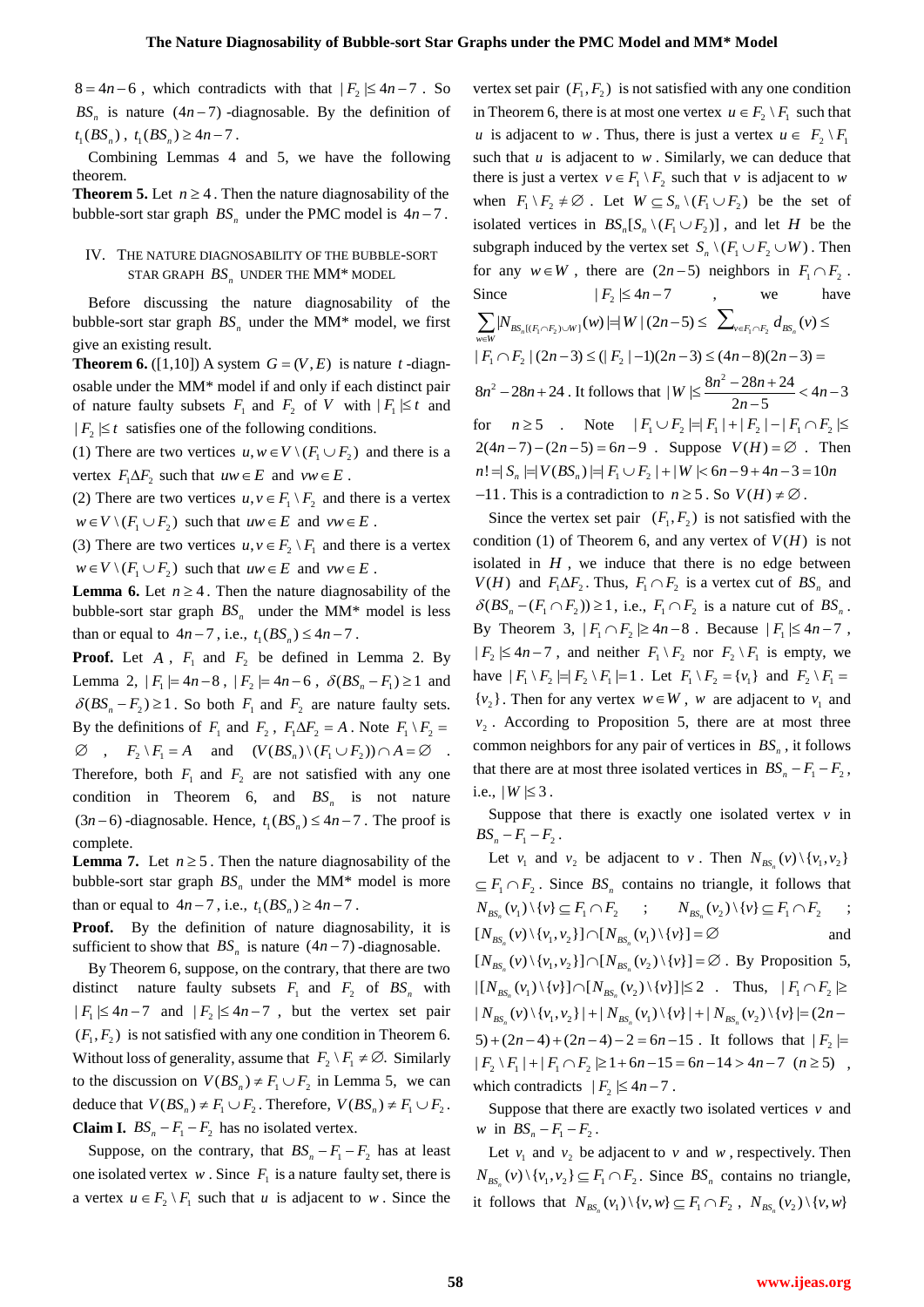$\subseteq F_1 \cap F_2$ ,  $[N_{BS_n}(v) \setminus \{v_1, v_2\}] \cap [N_{BS_n}(v_1) \setminus \{v, w\}] = \emptyset$  and  $\subseteq F_1 \cap F_2$ ,  $\cong \dots \cong F_1 \cap F_2$ ,  $\cong \dots \cong F_1 \cap F_2$ <br>  $[N_{BS_n}(v) \setminus \{v_1, v_2\}] \cap [N_{BS_n}(v_2) \setminus \{v, w\}] = \emptyset$ . By Proposition 5, there are at most two common neighbors for any pair of vertices in  $BS_n$ . Thus, it follows that  $\left[ \left[ N_{BS_n}(v_1) \setminus \{v, w\} \right] \right]$  $[N_{BS_n}(v_2) \setminus \{v, w\}] \le 1$  . Thus,  $|F_1 \cap F_2| \ge |N_{BS_n}(v) \setminus \{v_1, v_2\}|$  $[N_{BS_n}(v_2) \setminus \{v, w\}] \le 1$  . Thus,  $|F_1 \cap F_2 \ge N_{BS_n}(v) \setminus \{v_1, v_2\}| + |N_{BS_n}(w) \setminus \{v_1, v_2\}| + |N_{BS_n}(v_1) \setminus \{v, w\}| + |N_{BS_n}(v_2) \setminus \{v, w\}| = (2n-5) + (2n-5) - 1 + (2n-5) + (2n-5) - 1 = 8n - 22$ . I  $=(2n-5)+(2n-5)-1+(2n-5)+(2n-5)-1=8n-22$  . It  $= (2n-5) + (2n-5) - 1 + (2n-5) + (2n-5) - 1 = 8n - 22$  . It<br>follows that  $|F_2| = |F_2 \setminus F_1| + |F_1 \cap F_2| \ge 1 + 8n - 22 = 8n - 21$  $> 4n-7$  ( $n \ge 5$ ), which contradicts  $|F_2| \le 4n-7$ .

Suppose that there are exactly three isolated vertices  $u, v$ and *w* in  $BS_n - F_1 - F_2$ .

Let  $v_1$  and  $v_2$  be adjacent to  $u, v$  and  $w$ , respectively. Then  $N_{BS_n}(v) \setminus \{v_1, v_2\} \subseteq F_1 \cap F_2$ . Since  $BS_n$  contains no triangle, it follows that  $N_{BS_n}(v_1) \setminus \{u, v, w\} \subseteq F_1 \cap F_2$ ,  $N_{BS_n}(v_2) \setminus \{u, v, w\} \subseteq F_1 \cap F_2$ ,  $N_{BS_n}(v) \setminus \{v_1, v_2\} \cap [N_{BS_n}(v_1)]$ \{ , , }] *u v w* and 1 2 2 [ ( ) \{ , }] [ ( ) \{ , , }] *BS BS n n N v v v N v u v w*  $=\emptyset$ . By Proposition 5, there are at most three common neighbors for any pair of vertices in *BS<sup>n</sup>* . Thus, it follows that neighbors for any pair of vertices in  $BS_n$ . Thus, it follows that  $\left| \left[ N_{BS_n}(v_1) \setminus \{u, v, w\} \right] \cap \left[ N_{BS_n}(v_2) \setminus \{u, v, w\} \right] \right| = 0$  Thus,  $| [N_{_{BS_n}}(v_1) \setminus {u, v, w}] \cap [N_{_{BS_n}}(v_2) \setminus {u, v, w}] | = 0$  . Thus<br>  $| F_1 \cap F_2 \geq | N_{_{BS_n}}(u) \setminus {v_1, v_2}| + | N_{_{BS_n}}(v) \setminus {v_1, v_2}| + | N_{_{BS_n}}(w)$ <br>  $\setminus {v_1, v_2}| + | N_{_{BS_n}}(v_1) \setminus {u, v, w}| + | N_{_{BS_n}}(v_2) \setminus {u, v, w}| = (2n |F_1 \cap F_2 \geq |N_{BS_n}(u) \setminus \{v_1, v_2\}| + |N_{BS_n}(v) \setminus \{v_1, v_2\}| + |N_{BS_n}(w)$ <br>  $\set{v_1, v_2}| + |N_{BS_n}(v_1) \set{u, v, w}| + |N_{BS_n}(v_2) \set{u, v, w}| = (2n - 5) + (2n - 5) + (2n - 5) + (2n - 6) + (2n - 6) - 3 = 10n - 30$ . It  $5)+(2n-5)+(2n-5)+(2n-6)+(2n-6) -3=10n-30$ . It follows that 2 3 + (2n - 3) + (2n - 3) + (2n - 6) + (2n - 6) - 3 = 10n - 30 . It<br>
follows that  $|F_2| = |F_2 \setminus F_1| + |F_1 \cap F_2| \ge 1 + 10n - 30 =$ <br>  $10n - 29 > 4n - 7$  ( $n \ge 5$ ), which contradicts  $|F_2| \le 4n - 7$ .

Suppose  $F_1 \setminus F_2 = \emptyset$ . Then  $F_1 \subseteq F_2$ . Since  $F_2$  is a nature faulty set,  $BS_n - F_2 = BS_n - F_1 - F_2$  has no isolated vertex. The proof of Claim I is complete.

Let  $u \in V(BS_n) \setminus (F_1 \cup F_2)$ . By Claim I, u has at least one neighbor in  $BS_n - F_1 - F_2$ . Since the vertex set pair  $(F_1, F_2)$ is not satisfied with any one condition in Theorem 6, by the condition (1) of Theorem 6, for any pair of adjacent vertices  $u, w \in V(BS_n) \setminus (F_1 \cup F_2)$ , there is no vertex  $v \in F_1 \Delta F_2$  such that  $uw \in E(BS_n)$  and  $vw \in E(BS_n)$ . It follows that *u* has no neighbor in  $F_1 \Delta F_2$ . By the arbitrariness of *u*, there is no edge between  $V(BS_n) \setminus (F_1 \cup F_2)$  and  $F_1 \Delta F_2$ . Since  $F_2 \setminus F_1 \neq \emptyset$  and  $F_1$  is a nature faulty set,  $\delta_{BS_n}([F_2 \setminus F_1]) \geq 1$ . By Lemma 3,  $|F_2 \setminus F_1| \ge 2$ . Since both  $F_1$  and  $F_2$  are nature faulty sets, and there is no edge between  $V(BS_n) \setminus (F_1 \cup F_2)$ and  $F_1 \Delta F_2$ ,  $F_1 \cap F_2$  is a nature cut of  $BS_n$ . By Theorem 3, we have  $|F_1 \cap F_2| \ge 4n-8$ . Therefore,  $|F_2| = |F_2 \setminus F_1| + |F_1|$  $\cap F_2 \geq 2 + (4n-8) = 4n-6$ , which contradicts  $|F_2| \leq 4n-7$ . Therefore,  $BS_n$  is nature  $(4n-7)$  -diagnosable and  $t_1(BS_n) \ge 4n - 7$ . The proof is complete.

Combining Lemmas 6 and 7, we have the following theorem.

**Theorem 7.** Let  $n \ge 5$ . Then the nature diagnosability of the bubble-sort star graph  $BS_n$  under the MM\* model is  $4n - 7$ .

#### ACKNOWLEDGMENT

This work is supported by the National Natural Science Foundation of China (NO. 61772010).

#### **REFERENCES**

- [1] Dahbura, A.T., Masson, G.M., An  $O(n^{2.5})$  Fault identification algorithm for diagnosable systems. *IEEE Transactions on Computers*, 33 (6), 486-492, 1984.
- [2] Preparata, F.P., Metze, G., Chien, R.T., On the connection assignment problem of diagnosable systems. *IEEE Transactions on Computers*, EC-16, 848-854, 1967.
- [3] Barsi, F., Grandoni, F., Maestrini, P., A Theory of Diagnosability of Digital Systems. *IEEE Transactions on Computers*, 25 (6), 585-593, 1976.
- [4] Maeng, J., Malek, M., A comparison connection assignment for self-diagnosis of multiprocessor systems. *Proceeding of 11th International Symposium on Fault-Tolerant Computing*, 173-175, 1981.
- [5] Lai, P.-L., Tan, J.J.M., Chang, C.-P., Hsu, L-H., Conditional Diagnosability Measures for Large Multiprocessor Systems. *IEEE Transactions on Computers*, 54 (2), 165-175, 2005.
- [6] Peng, S.-L., Lin, C-K., Tan, J.J.M., Hsu, L.-H., The g-good-neighbor conditional diagnosability of hypercube under PMC model. *Applied Mathematics and Computation*, 218 (21), 10406-10412, 2012.
- [7] Wang, S., Han, W., The g-good-neighbor conditional diagnosability of n-dimensional hypercubes under the MM\* model. *Information Processing Letters*, 116, 574-577, 2016.
- [8] Ren, Y., Wang, S., Some properties of the g-good-neighbor (g-extra) diagnosability of a multiprocessor system. *American Journal of Computational Mathematics*, 6, 259-266, 2016.
- [9] Wang, S., Wang, Z., Wang, M., The 2-good-neighbor connectivity and 2-good-neighbor diagnosability of bubble-sort star graph networks. *Discrete Applied Mathematics*, 217, 691-706, 2017.
- [10] Yuan, J., Liu, A., Ma, X., Liu, X., Qin, X., Zhang, J., The g-good-neighbor conditional diagnosability of k-ary n-cubes under the PMC model and MM\* model. *IEEE Transactions on Parallel and Distributed Systems*, 26, 1165-1177, 2015.
- [11] Yuan, J., Liu, A., Qin, X., Zhang, J., Li, J., g-Good-neighbor conditional diagnosability measures for 3-ary n-cube networks. *Theoretical Computer Science*, 622, 144-162, 2016.
- [12] Wang, M., Lin, Y., Wang, S., The 2-good-neighbor diagnosability of Cayley graphs generated by transposition trees under the PMC model and MM\* model. *Theoretical Computer Science*, 628, 92-100, 2016.
- [13] Zhang, S., Yang, W., The g-extra conditional diagnosability and sequential t/k-diagnosability of hypercubes. *International Journal of Computer Mathematics*, 93 (3), 482-497, 2016.
- [14] Wang, S., Wang, Z., Wang, M., The 2-extra connectivity and 2-extra diagnosability of bubble-sort star graph networks. *The Computer Journal*, 59 (12), 1839-1856, 2016.
- [15] Han, W., Wang, S., The g-extra conditional diagnosability of folded hypercubes. *Applied Mathematical Sciences*, 9 (146), 7247-7254, 2015.
- [16] Wang, S., Yang, Y., The 2-good-neighbor (2-extra) diagnosability of alternating group graph networks under the PMC model and MM\* model. *Applied Mathematics and Computation*, 305, 241-250, 2017.
- [17] Wang, M., Guo, Y., Wang, S., The 1-good-neighbor diagnosability of Cayley graphs generated by transposition trees under the PMC model and MM\* model. *International Journal of Computer Mathematics*, 94 (3), 620-631, 2017.
- [18] Bai, C., Wang, S., Wang, Z., The 1-good-neighbor connectivity and diagnosability of M  $\ddot{o}$  bius cubes. Advances in Applied Mathematics, 5 (4), 728-737, 2016.
- [19] Hao, Y., Wang, S., The 1-good-neighbor diagnosibility of augmented k-ary n-cubes. *Advances in Applied Mathem*, 5 (4), 762-772, 2016.
- [20] Jirimutu, Wang, S., The 1-good-neighbor diagnosability of alternating group graph networks under the PMC model and MM\* model. *Recent Patents on Computer Science*, 10, 1-7, 2017.
- [21] Ma, X., Wang, S., Wang, Z., The 1-good-neighbor connectivity and diagnosability of crossed Cubes. *Advances in Applied Mathematics*. 5 (3), 282-290, 2016.
- [22] Zhao, N., Wang, S., The 1-good-neighbor diagnosability of augmented 3-ary n-cubes. *Advances in Applied Mathematics*,5 (4), 754-761, 2016.
- [23] Kavianpour , A., Sequential diagnosability of star graphs. *Computers and Electrical Engineering*, 22 (1), 37-44, 1996.